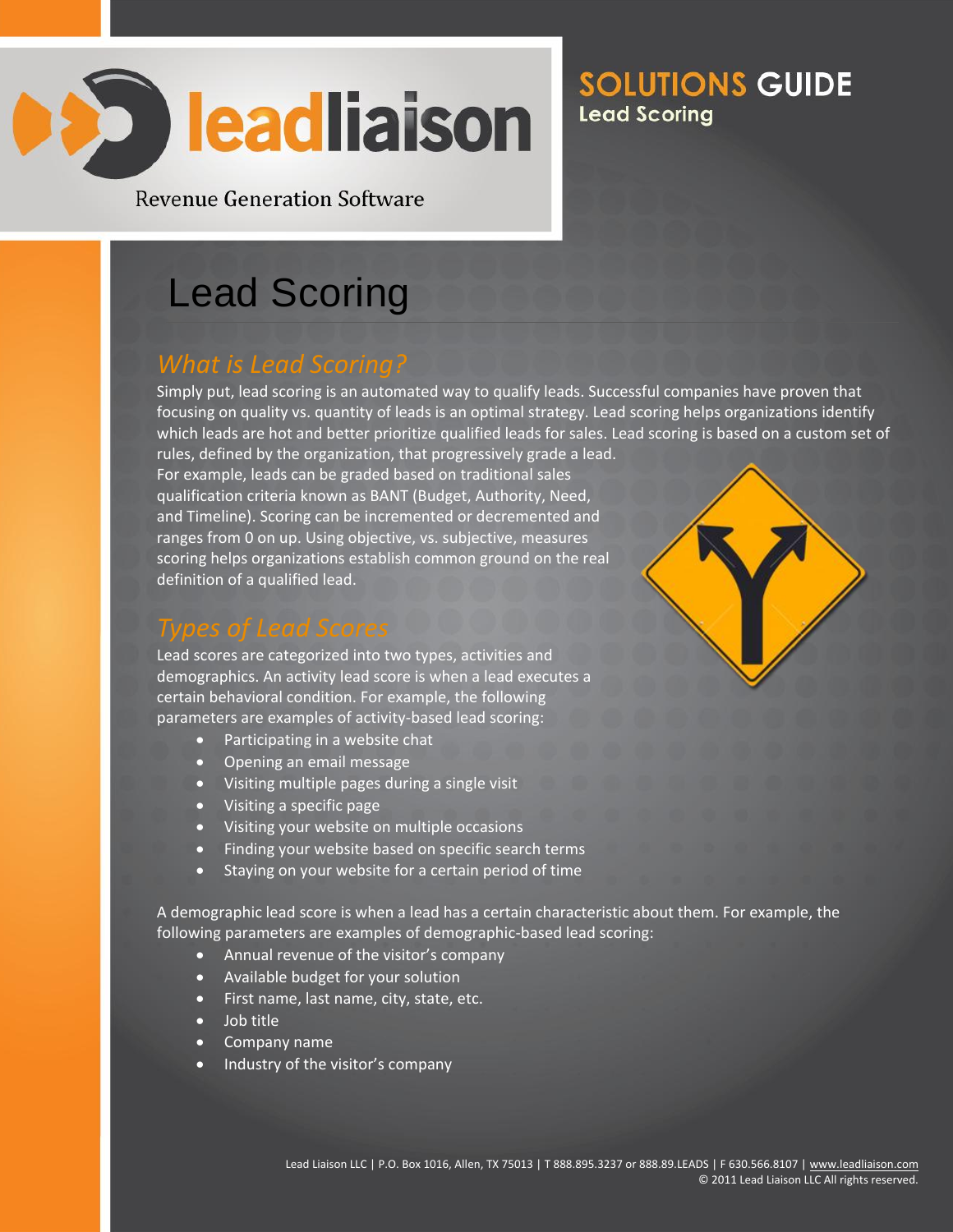

**Revenue Generation Software** 

#### *How is Lead Scoring Implemented?*

Implementing lead scoring policies is done in three phases:

- **Phase 1**: Agree to lead scoring rules. Team leads from sales, marketing and operations caucus to define parameters of a lead scoring program. As a best practice, organizations should interview the sales team to understand their definition of a "hot" lead. Number of pages viewed, revenue, title and location are a just a few of the many scoring parameters and possibilities. Some revenue generation solutions allow the use of custom CRM fields as parameters to lead scoring. Contact your revenue generation vendor for specifics.
- **Phase 2**: Marketing implements lead scoring rules. Revenue generation software provides the ability for marketers to visually implement their lead scoring policies by using drag and drop technology. Some vendors implement lead scoring by way of a flow chart. Flow charts can be confusing and complex. Look for a simple and user friendly design that implements lead scoring in a "conversational-way", from top to bottom. Once scoring rules are implemented, define the scoring range with a label of hot, warm and cold. See examples below.
- **Phase 3**: Sales becomes more efficient than ever and focuses on hot leads while cold and warm leads get nurtured via automation. It is important to "tune" your lead scoring process. Ensure marketing and sales are communicating closely to consistently improve the effectiveness of your lead scoring program.

Summarized by Forrester Research, Inc. "Use what you learn from customer profiling to create lead definitions. Sit down with sales to discuss lead quality, select scoring criteria, assign values to each, and model how scores change in response to specific events or triggers."

#### *What Analysts Say*

According to a recent study by Gartner, "up to 70% of sales leads are not properly leveraged or are completely ignored, thus wasting marketing program dollars." Scoring takes all leads into account and establishes the foundation to further nurture leads from cold to hot.

Laura Ramos at Forrester Research says "B2B marketers who emphasize lead volume over lead quality reduce sales efficiency, increase campaign costs, and fuel the gap between sales and marketing. To generate qualified demand, marketers need technology and processes that capture lead quality information; validate, score, and classify leads; develop programs to nurture leads



that don't yet warrant sales attention; and define metrics that directly identify marketing's contribution to the sales pipeline and closed leads."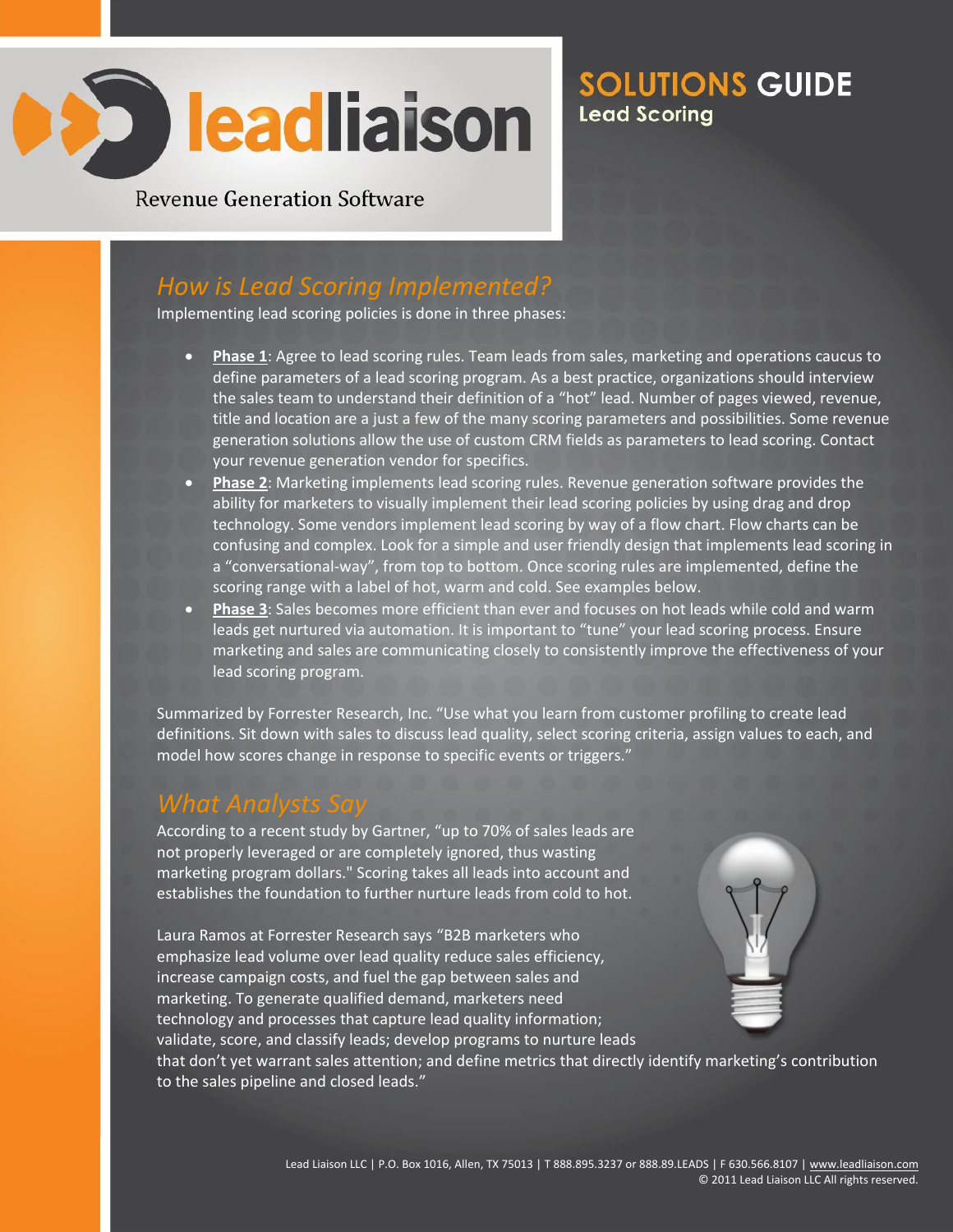

**Revenue Generation Software** 

#### *Example Lead Scoring Labels*

| Label           | <b>Score Range</b> |  |
|-----------------|--------------------|--|
| <b>Hot Lead</b> | 70 or more points  |  |
| Warm Lead       | 50 to 69 points    |  |
| Cold Lead       | 0 to 49 points     |  |

#### *Example Lead Scoring Model*

| Parameter                       | <b>Condition</b>        | <b>Points Today</b> | <b>Points Total</b> |
|---------------------------------|-------------------------|---------------------|---------------------|
| Country                         | $= USA$                 | 10                  | 10                  |
| Industry                        | $=$ Finance             | 15                  | 25                  |
| Revenue                         | $>= $100M$              | 10                  | 35                  |
| Role                            | sales or marketing      | $-20$               | 15                  |
| Web activity                    | 3 or more pages viewed  | '15                 | 30                  |
| Downloaded white paper          | Whitepaper on product X | 30                  | 60                  |
| Took action on an email message | Click link in email Y   | 15                  | 75                  |
| <b>Total</b>                    |                         |                     | 75                  |

In conclusion, we see the lead score at this moment is 75. An important takeaway is to note that lead scoring is dynamic and cumulative. It can change in either direction, up or down, in real time based on interaction with the lead and your websites new ability to "listen" to your prospect's interests. If the organization employed the aforementioned lead scoring model/labels sales would now know they have a hot lead (score is 70 or more points) to sell to.

#### *Measure ROI with Lead Scoring*

Organizations can use lead scoring to help measure return on investment of marketing dollars. Three examples of ROI measurements are below:

- 1. Increase in sales productivity
- 2. Decrease in sales cycle time
- 3. Increase in conversion rates from qualified lead to opportunity

#### *10 Tips to Optimize Lead Scoring*

- 1. Use lead scoring as an opportunity to collaborate. Lead scoring should not be done alone by marketing. Include others as well as sales.
- 2. Use lead scoring as a way to quantify the definition of a lead. Most of the time sales and marketing have differing opinions on the definition of a lead.
- 3. Continually tune your lead scoring rules/policies.
- 4. Review scores of won and lost opportunities to ensure scores reflect established rules. If not, tune your scoring rules.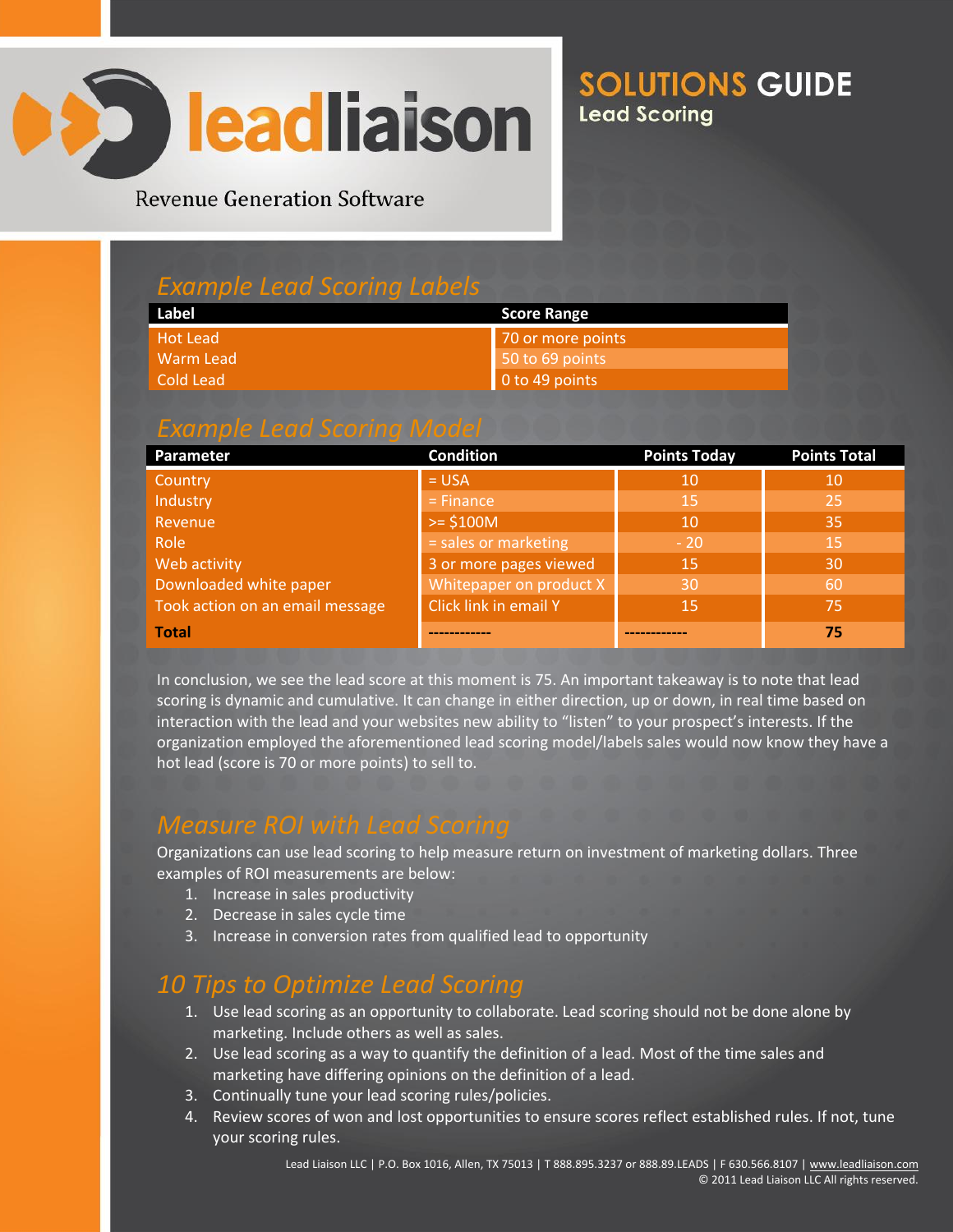

#### **Revenue Generation Software**

- 5. Score your leads based on two types of information; demographics (explicit information) and activity (implicit information).
- 6. Consider how recent and frequent the leads activity is when scoring a lead. These are indicators of how interested the lead is.
- 7. Score on data that can be consistently captured across your database.
- 8. Nurture leads that don't meet qualification criteria of a hot lead.
- 9. Start simple. Lead scoring is a process of iteration.
- 10. Integrate lead scoring with your CRM to maximize effectiveness and visibility.

#### **Demographic scoring examples**

- □ Location
- □ Partners
- □ Industry
- □ Revenue
- □ Number of divisions
- □ Number of employees
- □ Account type
- □ Products purchased

#### **Activity scoring examples**

- □ Website traffic
- $\neg$  Phone calls
- □ Press releases viewed
- □ Books/eBooks viewed/downloaded
- □ Brochures viewed/downloaded
- □ Webinars viewed/signed up for
- □ Videos viewed
- □ Case studies viewed
- □ Free trials participated in
- □ Free software downloaded
- □ Environment technologies (CRM, ERP, etc)
- □ Timeframe
- □ Title
- □ Role
- □ Type of email (personal or professional)
- □ Stock indexes and/or public or private
- □ Competitors
- $\neg$  Relationship
- □ Lead source
- □ Live demos participated in
- □ Phone call duration
- □ Tradeshows attended
- □ Chat sessions started
- □ Specific pages viewed (product, pricing, etc)
- □ Number of pages viewed
- □ Multiple visits
- $\Box$  Lead source
- □ Search terms used
- □ Surveys completed